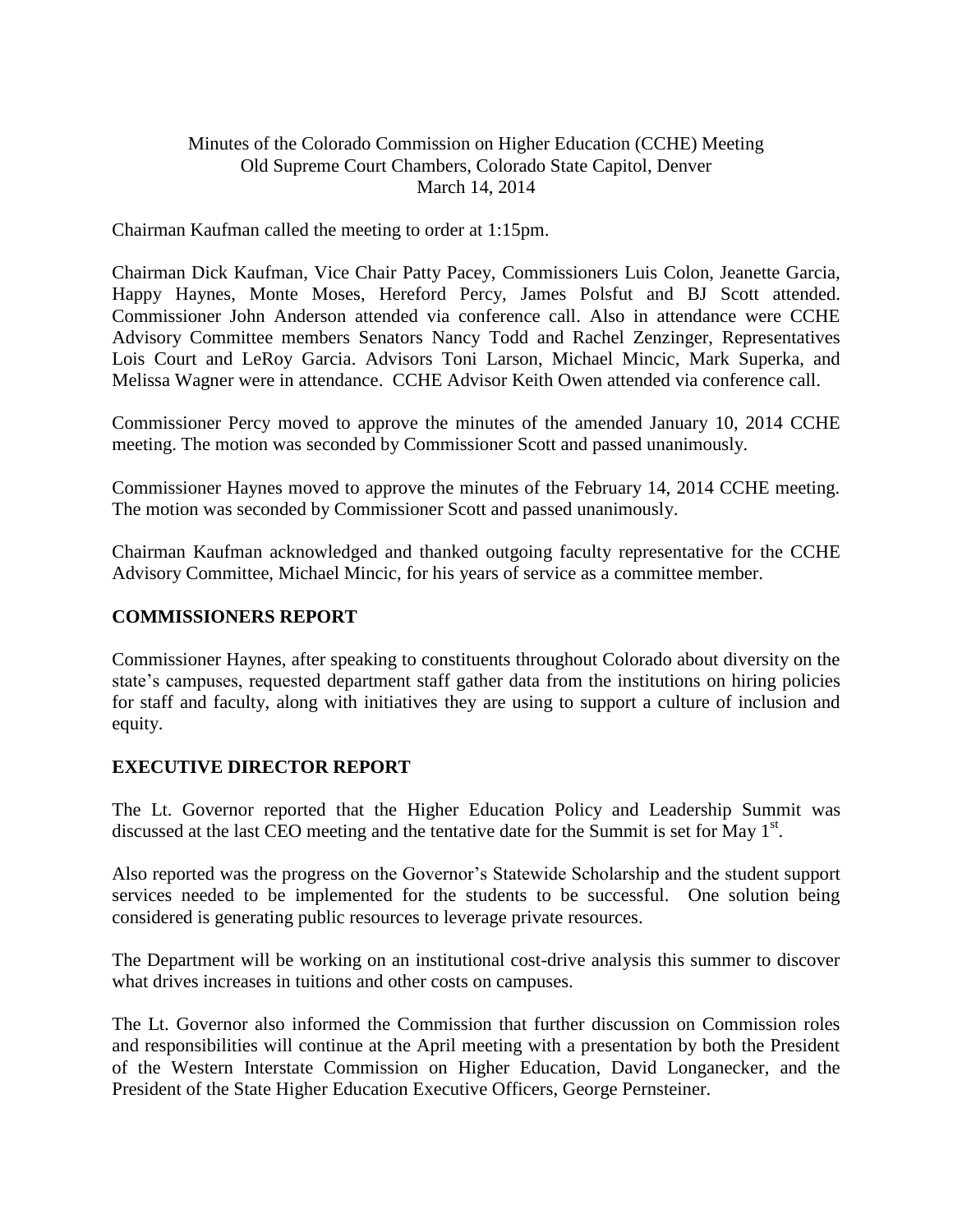# **CONSENT ITEM**

## **Consent Item: Two-Year Capital Program Amendments – Colorado Mesa University**

Commissioner Percy moved to approve the consent items. The motion was seconded by Commissioner Scott and unanimously passed.

# **PRESENTATION ITEM**

**Higher Education Funding Model Allocation (HB 1319) –** Speaker of the House Mark Ferrandino presented his proposed bill to the Commission. Speaker Ferrandino said that higher education funding is something he has been passionate about since his time on the Joint Budget Committee, having always been a budgeting and numbers person. The higher education system has been somewhat of a black box that does not have a rational argument for the funding system. It has been tough in the last few years during the downturn. He is looking at how to change the conversation. The performance bill, SB 52, originally had 25% of higher education funding as performance-based. The Speaker is trying to make sure the institutions have the incentives to meets the needs of the general public, not the institutions' needs. Access, affordability, and completion of education are important and he agrees with the recent CCHE master plan, but he thinks there is still a need to look at how it is implemented and the answer is the budget. The legislature needs to find the right policy goals and funding metrics. They see incentives for Pell eligible students. There is a need to make sure students are retained, have incentives for completion, and to make sure that graduate programs are available. He picked four areas, with his cosponsors, to take the master plan and see how it ties to the budget moving forward. The Speaker said he is open to suggestions. There are eight weeks left in the legislative session, which he believes is enough time. This bill is the start; pressure and time will bring everyone together and make sure that the state is assured it is addressing its policy goals.

Commissioner Moses asked that if knowing the impact of higher tuition on Colorado students, how does the Speaker think this bill will affect tuition rates?

The Speaker replied that the bill will take effect in FY15-16. Costs and drivers will need to be looked at more. SB 3 is going to expire and there needs to be more control by the legislature on tuition. There will not be huge dramatic shifts, but there will be rational policy reasons for why the state funds these institutions.

Commissioner Moses said that assuming there is another economic downturn; the current practice mitigates some of those negative effects. How would the Speaker compare the two models in that area?

The Speaker replied that not many people would say the current system is rational, that it works. The new system will work and is more rational. There is a provision added that states if the General Fund decreases by 15+ percent, the legislature would have the freedom in how to deal big funding decreases. There are currently serious policy questions and a need for flexibility. Also guard rails of +/- 5 percent makes sure those changes happen over time.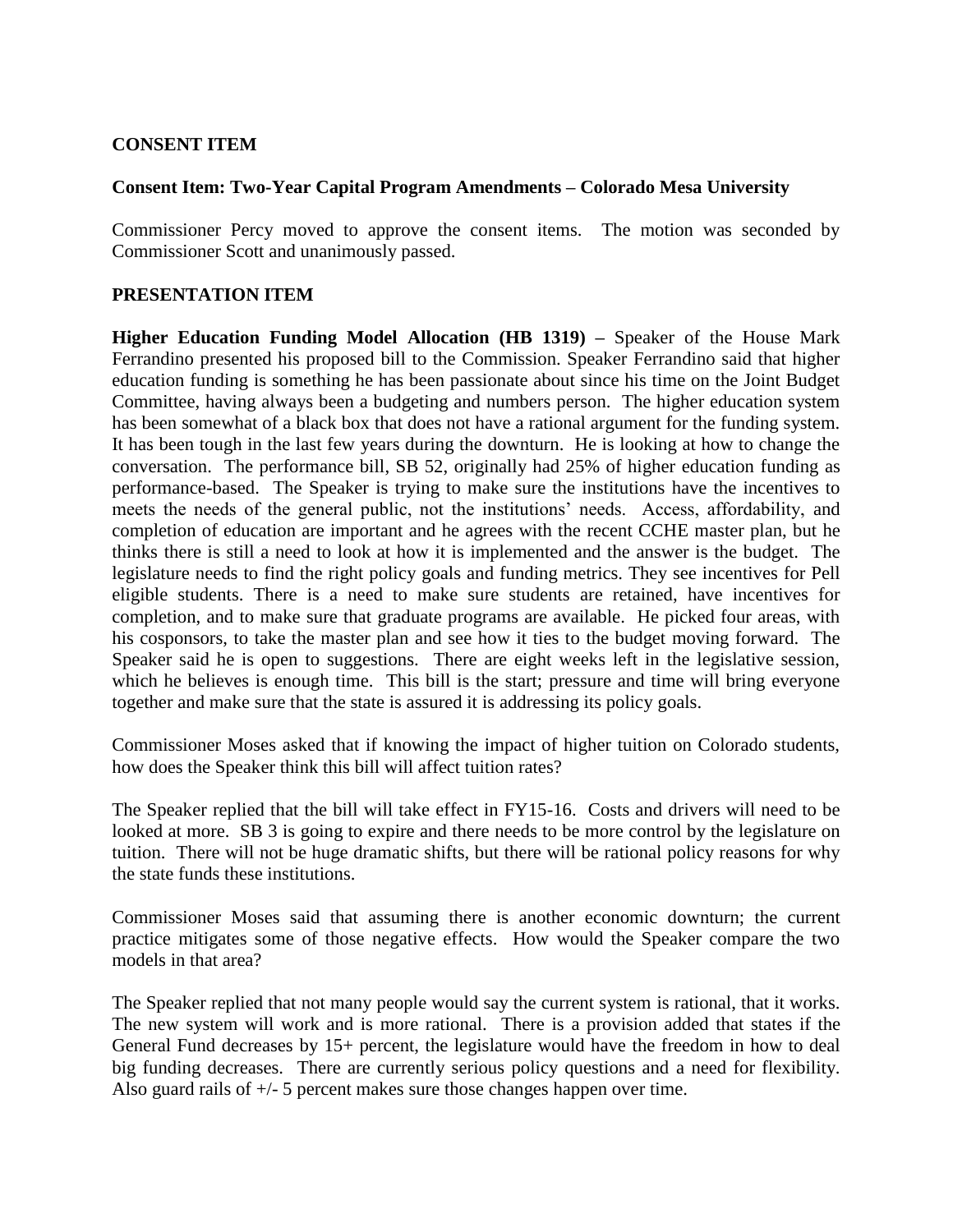Commissioner Moses asked what other states have done with these models and what has been learned.

The Speaker replied that states are moving more toward policy-oriented funding. Tennessee is almost 100 percent performance-based funding. Colorado gets complicated with TABOR. When the "25 percent performance based funding" kicks in in a year or two, it will really amount to about 2 percent.

Commissioner Moses asked if this shouldn't be done through study this year, developing consensus, and then moving to an implementation in a year or two.

The Speaker replied that the Higher Education institutions do a really good job of making sure nothing changes the status quo too much or changes in their favor. The only way he sees this conversation really happens and there is real substantive change to the funding model, something is needed this year that says "if nothing happens, this takes effect." The Speaker is happy to discuss ways to make it better, but he feels that if there isn't something in statute there will be a lot of work done, there will not be consensus, and each institution will try to help themselves. Funding is not about helping the institution, it is about helping Colorado. The institutions need to be brought to the table for a meaningful conversation about changing the current structure.

Commissioner Pacey said she is not sure what we're trying to fix about performance. Colorado is either first or second in performance per dollar spent. She's not sure if the present bill's formula is a hard formula because there are lots of fallbacks and options. She said that if the Commissioners don't have real numbers, it is hard to see without hard statistics. How does the Commission know this formula is more rational under certain circumstances?

The Speaker agreed that our higher education is underfunded and it is one of the most efficient in country. But with limited resources there needs to be a better focus on the policy goals for Colorado. Right now the funding is not strategic. The current formula is based on historical norms, not on policy goals. In the policy, the legislature will be trying to do something that is predictable i.e. "If I do X I get Y", and flexible. Right now the institutions are asking for extra funding, and the benefit of a model is that institutions be able to do that.

Commissioner Pacey said that different institutions are different and have different challenges and benefits. Some have easier economy of scale. She appreciates the performance/reward system but still can't really form an opinion on how this compares to the current system; quantitative analysis and answers are needed.

The Speaker stated that he is sure the Department and institutions are running analyses on the formula. If, moving forward, the legislature see that this formula will be harmful in five years, they can change it. The Speaker wants to give a lasting, sustainable, solution that can remain throughout funding and enrollment changes but funds those policies that the state cares about. People don't have a good view of Higher Education and don't see the whole inherent value. He believes this bill will start to change public's perception.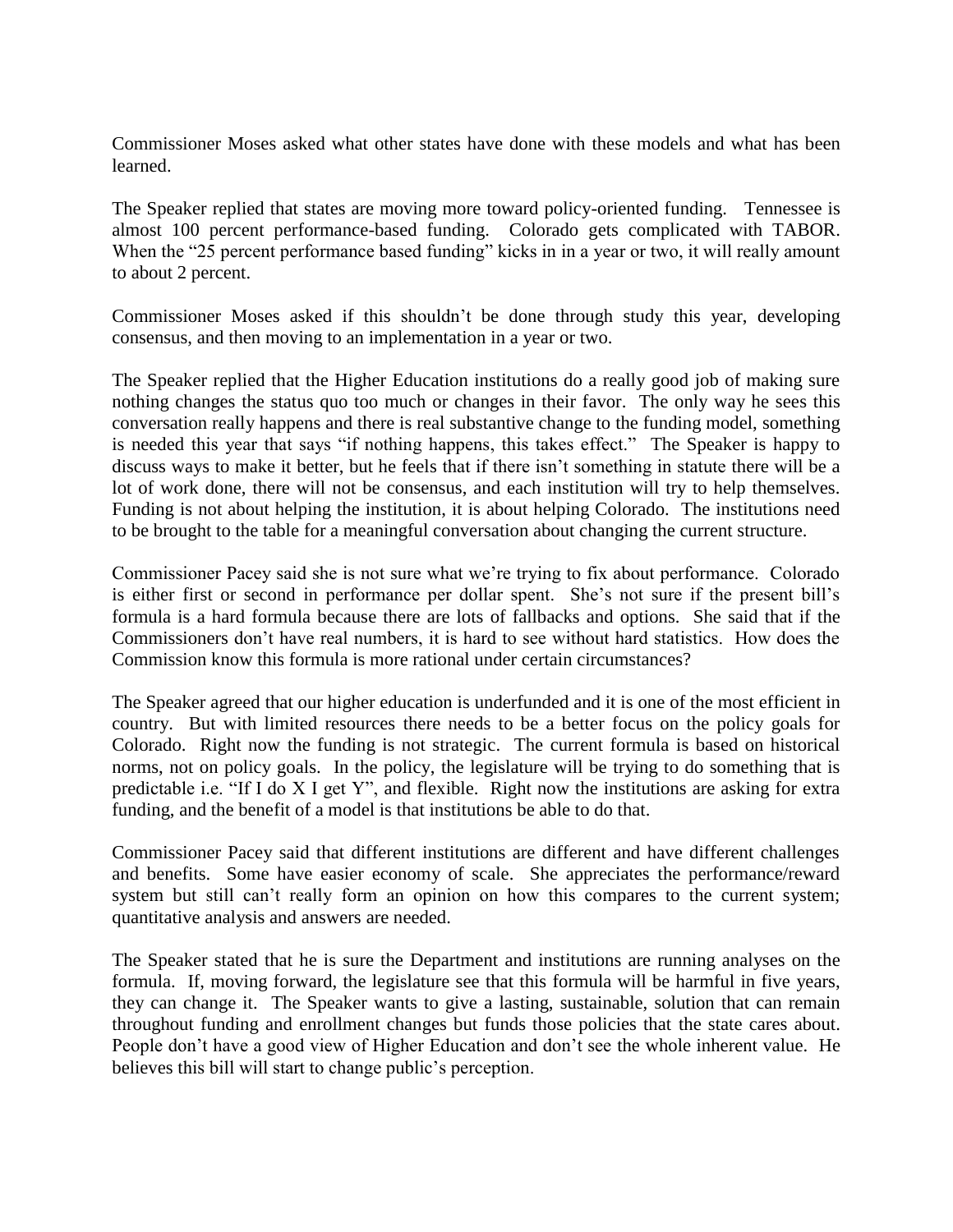Commissioner Haynes said that she appreciates that the Speaker noted the low overall funding for higher education and said that it is an important part of this conversation. She worries about funding because it is most vulnerable of what she believes is a state obligation.

The Speaker replied that higher education is a public and a private good, but he thinks most people see it as private. The economic development and skills training is huge and beneficial for the state. He doesn't think that cutting budgets is an excuse to shy away from difficult conversations about what and how the legislature funds. The state needs to make sure that during times of cutting the budget, they are spending most efficiently. Any time the Speaker looks at a budget he wants to make sure they are making the best investment with the taxpayers' resources. If they don't make our investments strategically in key areas, they are doing the public a disservice. Some people say that if this is done, some institutions might have to close. That is not the goal of this, and closing an institution is a conversation through the legislature, as they would have to change statute.

Commissioner Haynes asked the Speaker to reflect on the values in the bill – in terms of the factors and how much. Why the 57 percent for enrollment? Why 2.7 percent for Pell students? Is this the right balance of factors to target performance? She stated that enrollment is more access than it is performance.

The Speaker replied that last year a bill was introduced to do 100% stipend funding to try to start this conversation. He feels that more money should go to students – they are the priority, not the institutions. Pell eligible is no less than 110 percent of COF, but he doesn't want to do seismic shift. They want to give resources to low income students and the 10 percent bump seemed right. Retention and enrollment might not be the right metric, but the Speaker is open to more conversation.

Commissioner Haynes noted that this is a huge endeavor. There are only eight weeks left in the legislative session. What is the Speaker's work plan is for having these conversations and getting the bill through?

The Speaker replied that this is a daunting task. He sees the next step as bringing all institutions together the following week and having a conversation on their thoughts and suggestions, then taking those inputs and determining the next steps and amendments. He also invited input and collaboration from CCHE. As the sponsors of the bill move through the process, they want constant input. He thinks there will be a more nuanced and flexible final product.

Commissioner Percy thanked the Speaker for the conversation and said that the Commission appreciated it. He said his questions were more philosophical: Is this the way to accomplish this? Is there time to do it adequately? Commissioner Percy said one role of the CCHE is to isolate the legislature from the lobbying and parochialism, which they have done well. He said that the legislature will be lobbied more with this bill. Commissioner Percy does not think the bill should be passed and then fixed, he believes the bill should be fixed then passed. He also believes the CCHE is often able to get consensus. He also noted that regarding the institutions responses, the University of Colorado's analysis of the was very helpful not only to CU but other institutions, as well.. As this is a complicated issue and he's not sure if unintended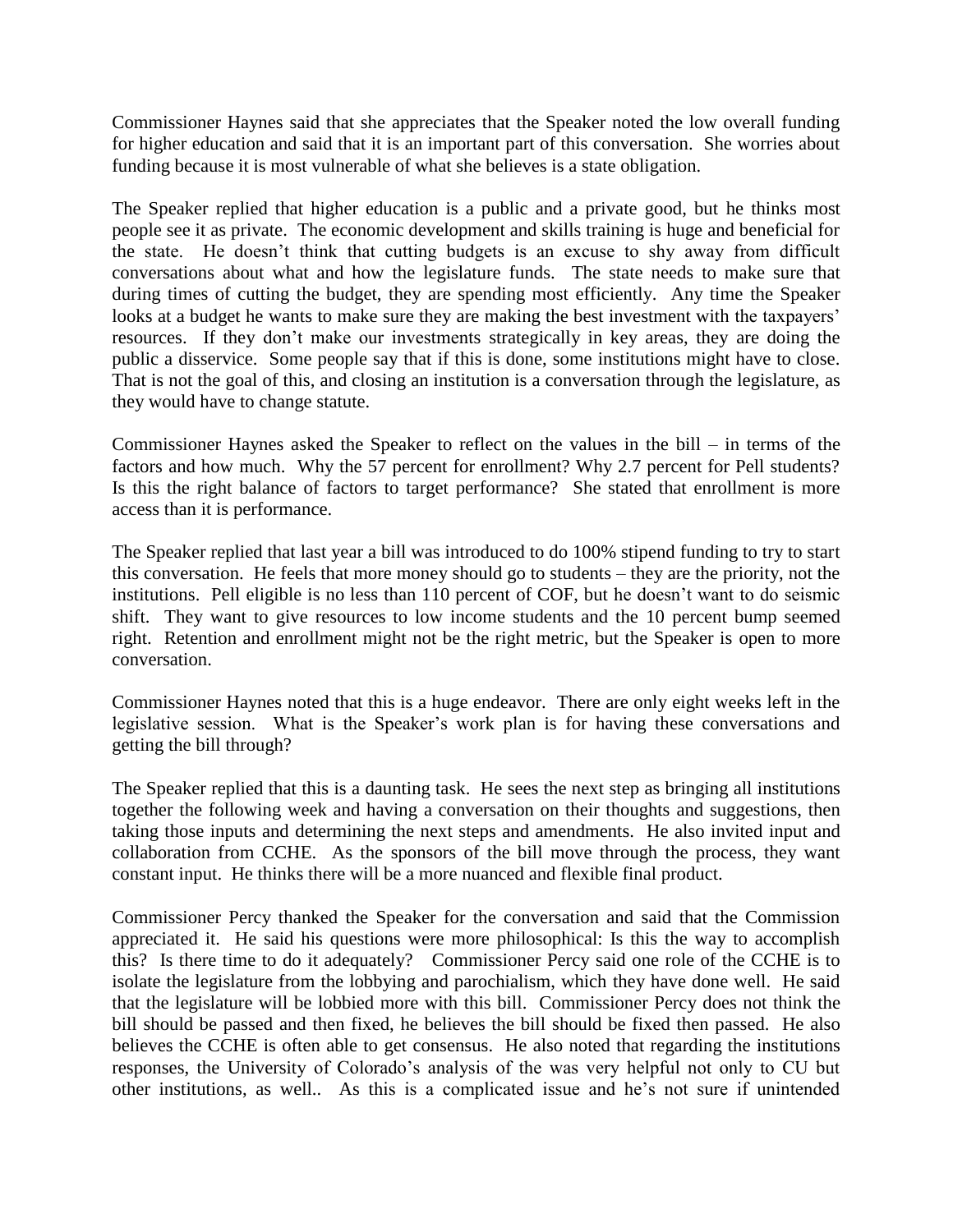consequences and all the impacts can be properly estimated. He asked why do it this way and why now? He asked the basic question: what are we fixing? This is a major undertaking and he doesn't think doing it in such a short period of time is prudent.

The Speaker replied that he has seen the Strategic Plan and the Master Plan and agrees it contains great vision but these visions are not being full realized. He looks to the budget to fix a problem that exists and needs to be changed. The current funding system is more focused on the needs of the institutions and not focused on the needs of the state and the public. He doesn't like having a base each year and then fights over the increment, which is not policy. The policy needs to go through the budget and in order for changes to be made to the strategic master plan. There is a need for changes and conversation. The Speaker says the proposed bill is not perfect, but he thinks it will be very good in eight weeks. Then there is time for the minute details to be worked out. If nothing is done, nothing will happen. Funding must be tied to the Master Plan and Strategic Plan documents.

Commissioner Percy said he agreed that the Strategic Plan goals have not been accomplished, which is one of the reasons the Commission kept the Master Plan simple by having four goals. He doesn't think this is the start of the conversation, but is a fork in the road in the conversation. CCHE is working on our Master Plan, and he asks that they continue to work on that. There isn't adequate performance funding yet, but the Commission is also working on this.

The Speaker replied that the work on performance contracts has been good, but the fact that it does not go into effect for at least two years and it will be about 2 percent. He said that 5 percent of the \$1 billion will go to performance, and 5 percent is not enough for the Commission's work.

Commissioner Garcia said regarding the metrics in the Master Plan, the Speaker said he sponsored SB52 for performance funding. She asked if the trigger amount for that legislation would be changed?

The Speaker replied that he was open to conversation. He tried changing it to 25 percent of the entire higher education funding to performance, but that failed. The proposed bill is the next step.

Commissioner Polsfut stated that the Commission wants to do more, as only 22 percent of 8<sup>th</sup> graders get a certificate or degree. In his time on CCHE, he has seen the ratio of state funding and tuition for in-state students flipped, and this has created a delicate balance. But there will be unintended consequences, and an 11 percent across the board increase seems like an easy fix and will bring fiscal balance. Commissioner Polsfut thinks the Speaker's proposed bill might upset the delicate balance and have very big unintended consequences.

The Speaker replied that we have just been funding institutions based on historical practice which has no rational basis; that is not tied to the policy goals that Colorado wants. TABOR, Gallagher, Amendment 23, federal dollars, all have put higher education funding where it is now. The best he can do is to make sure that the legislature is spending the dollars they have strategically. The Speaker didn't want to make a complete fix; he wanted to leave flexibility for legislature, CCHE, Department of Higher Education. Current university students embrace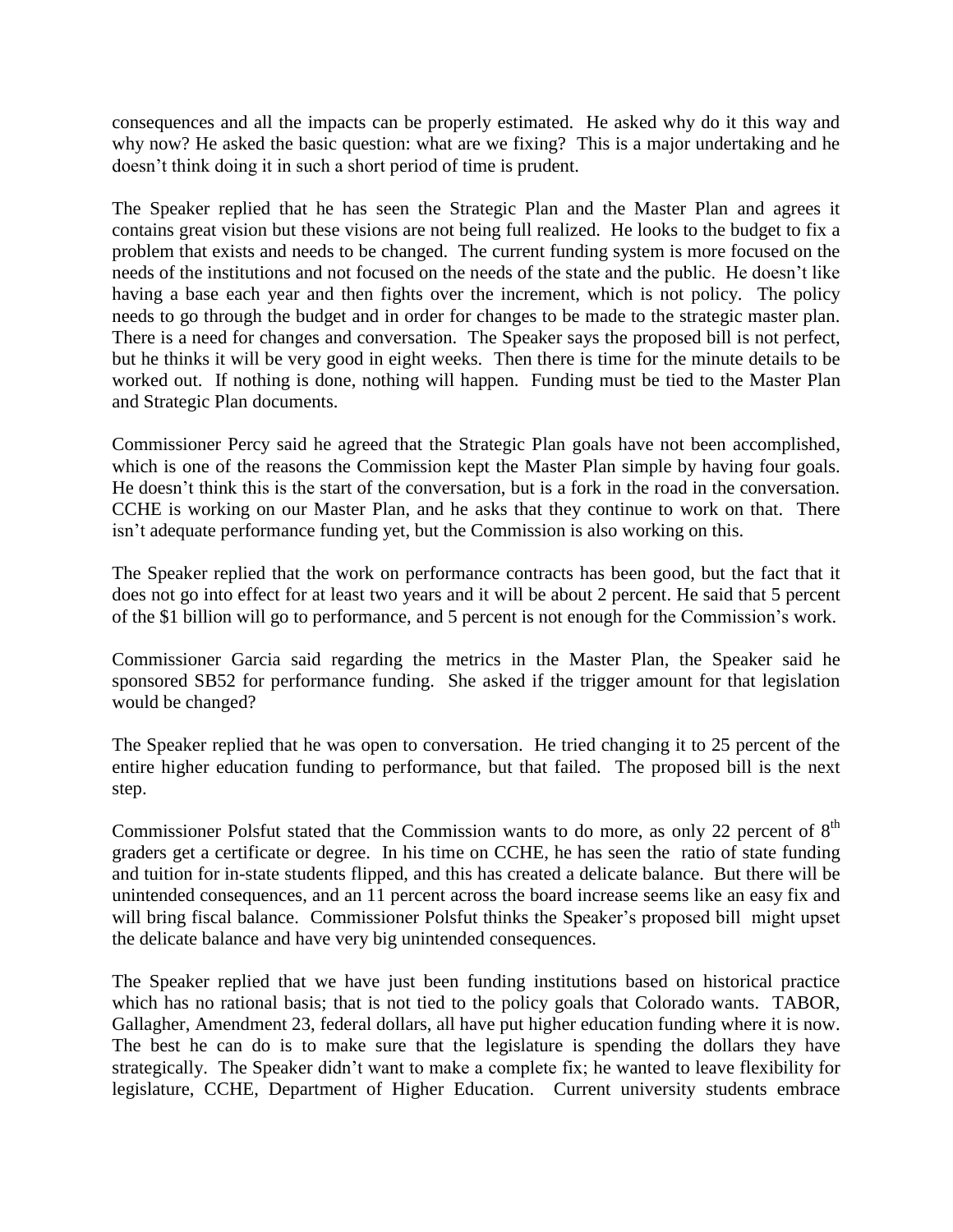change. Here everyone is afraid of change; they try to protect the status quo. He is being more like the millennials and thinks if change is embraced, Colorado will be in a better place.

Commissioner Pacey stated that she is not resistant to change, but wants to make sure that the new model will be better. She asked if the she get some scenarios and the impacts of different underlying assumptions good and bad; some quantitative analysis.

The Speaker replied that he has seen a lot of analysis and fact sheets from the institutions. Before this bill gets to the final stage the sponsors will do all the testing and all the analysis and make it available to everyone.

Commissioner Scott asked if the Speaker would be willing to change this bill and to work with CCHE to establish a formula before this bill becomes law. She asked if the bill be fix now, not after it goes through.

The Speaker replied that he is open to conversation and ideas. His bottom lines are: implementation starts in FY15-16 (can be gradual implementation); that it is rational and policy oriented; and that there is an assurance of action. He has seen these goals and plans get derailed too many times over the years. He doesn't want people to put in a lot of work all summer and then have nothing happen. Those are his bottom lines, but he is open to how we achieve those.

Commissioner Garcia stated that the Speaker talked about COF funding at 51.7%. COF seemed to be absorbed in tuition increases and fees. She asked how to make sure that this won't happen.

The Speaker replied that when he talked to students about COF, they knew about it and they made the same point; that their COF was being eaten up by tuition. Affordability is a huge issue. He thinks the way to deal with that is giving the legislature power to control tuition increases and fees.

Commissioner Colon said that he has a hard time understanding what this bill is going to improve upon. He stated that the current plan has direct metrics that are consistent with the goals of the Master Plan. He is worried that as the Commission's plan is getting implemented, direction is being switching again.

The Speaker replied he appreciates the CCHE's work, but performance funding is still two years away and is only 2 percent of all higher education funding. It won't have enough impact on behavior of institutions. The legislature needs to put general fund dollars into the policy goals of Colorado, and right now this is not being done. He has been trying this for five years and this is his last year to try, therefore he is doing something radical.

University of Northern Colorado's President, Kay Norton, testified that if it were easy for Colorado to implement higher education policy through the budget, this conversation wouldn't be necessary. The concept of funding institutions was shifted from enrollment and cost to COF and fee-for-service. There are portions in the legislation that are tied to quality. Degree completion is very important and the institutions have been moving in the right direction by focusing more on students. UNC agrees with the fundamental goals of the proposed legislation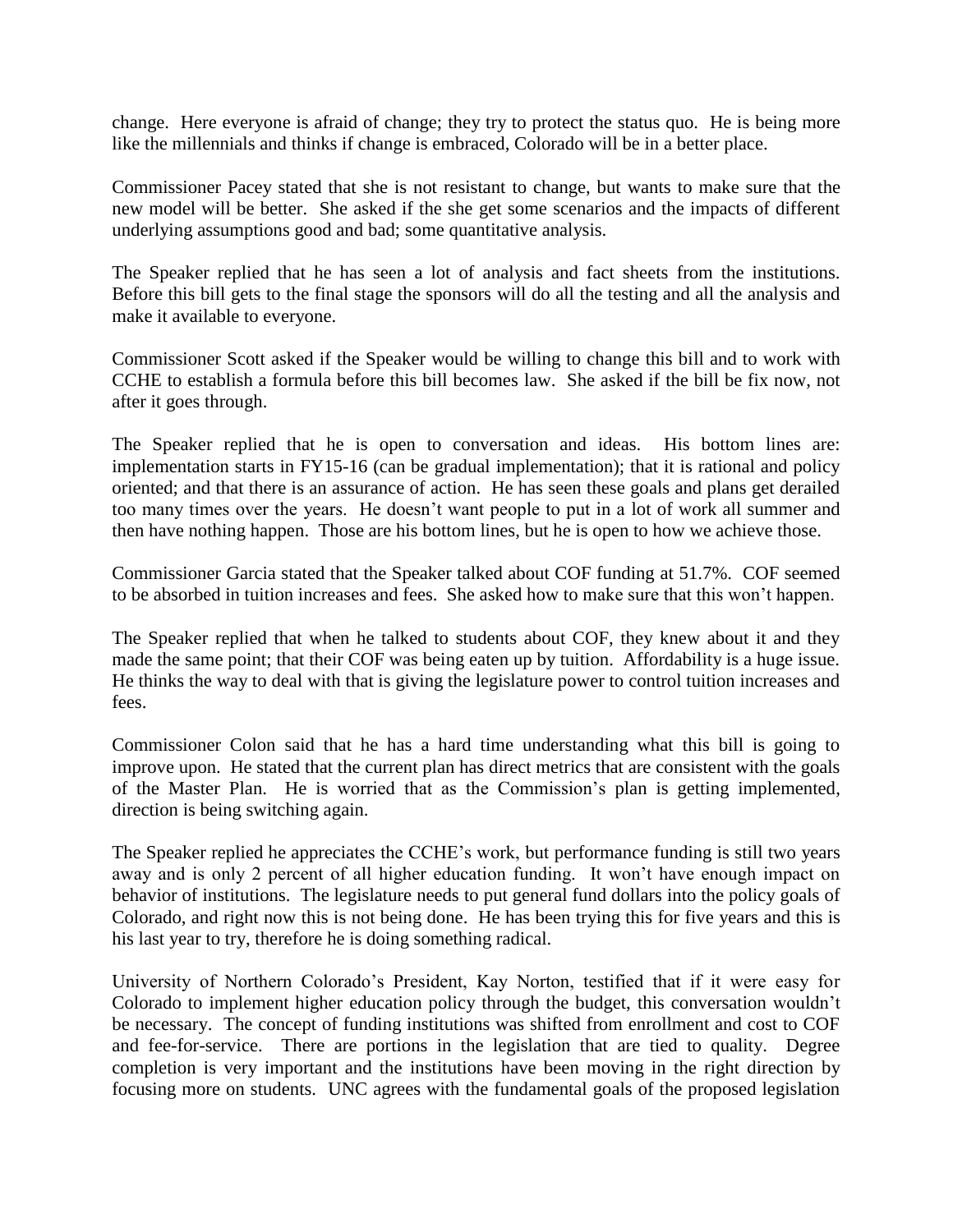that funding should be student based and tied to performance, but they don't agree on how to have the conversation. UNC's lever isn't very big; state's contribution is often a small part of an institution's overall operating budget. They believe funding should be about students, and look forward to continuing that conversation.

University of Colorado's (CU) President, Bruce Benson, testified that he is really pleased that the proposed legislation is not to take place this next year. He supports change and CU has had many different changes and fixing and improving things is high on his list. CU has some concerns about the bill. They agree that institutions that would benefit from this legislation are underfunded – but they are all underfunded. The administrative costs are about 43 percent below our national counterparts and CU is doing their part. They think that there are a lot of parts of the bill that have arbitrary values. A lot of what this policy does is weaken some of the things they have. The allocation of funds to research institutions leaves out the University of Colorado-Denver and University of Colorado-Colorado Springs and that seems arbitrary. The biggest issue is unintended consequences. Institutions need to think about when we will have another downturn, think that will hit research institutions the hardest. It will force tuition up again. About 5 percent of CU's total budget comes from the state. CU needs to work for all our institutions. If you want to do something for tuitions, give them more funding to work with. He welcomes robust conversation about formula, but says this deserves a lot of thought and doesn't happen overnight. The bill is moving too fast in their opinion. President Benson asked that what other states are doing should be looked at. Nationally he is working with other university presidents at how they can be more efficient, but our regulations are too much.

Commissioner Percy stated that when he came on the CCHE in 2008, higher education was about \$800 million underfunded, as compared to peers across country. The \$60 million increase in SB 1 is not really an increase, but a restoration of part of the \$200 million cut over the past three years ago.

Commissioner Moses stated that Speaker Ferrandino was talking about performance contracts in the same vein as performance funding. He asked President Norton how she saw those two.

President Norton replied that it was really about difference in timing. The performance contracts are really the embodiment, in contract form, of what institutions are really supposed to be doing. The idea of using performance funding as a carrot and stick is ineffective as a motivation action because it simply is not a big enough carrot. It is the students who feel the effect of a drop in state funding.

Commissioner Garcia asked how receptive would our institutions be to the 25 percent of Higher Ed performance funding as the Speaker had formerly introduced in SB 52

President Benson said that everything should be on the table and President Norton said that they would be happy to engage in conversations and that another option is to have entire state investment not be in institutions, but in students in some form of financial aid. It is a concept we'd love to talk about.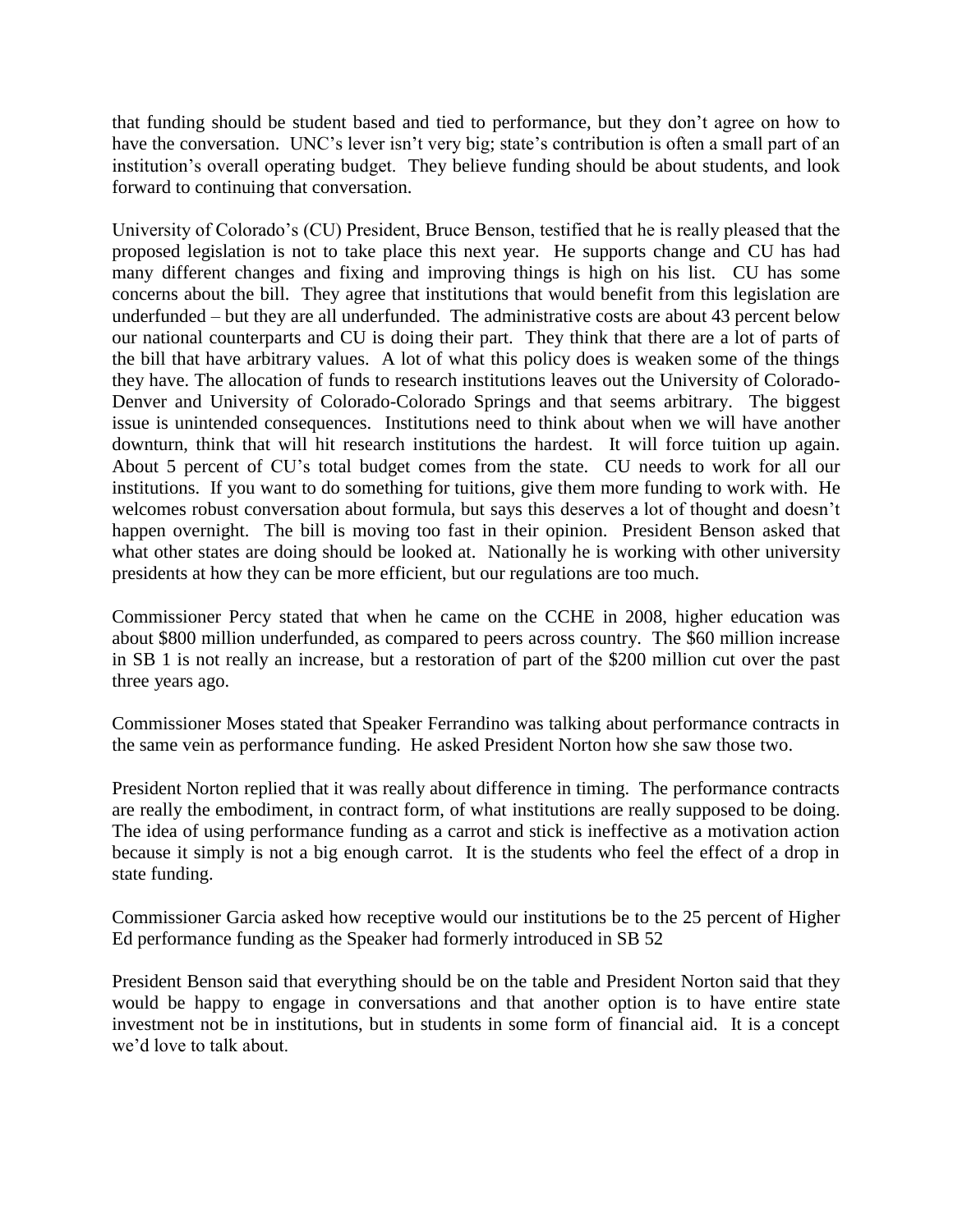Commission Percy noted that this bill will change the focus from completion to enrollment. The Master Plan focuses on completion and this proposed legislation focuses on enrollment.

# **ACTION ITEMS**

**FY2014-15 Financial Aid Allocation** –Celina Duran, Financial Aid Administrator, presented three need-based models, two work-study models and four merit-based aid models for Commission approval.

#### Need-based models

Model A: Uses an inflation floor and has a 50 percent growth limit. There is a \$200 increment used for the current year, a \$300 increment and a rate of change. Model B: Uses a 20 percent floor and a 50 percent growth limit and uses the same increments Model C: Presentation from the Colorado Community College System that includes a sophomore increment increase as a retention tool

Staff recommend Model B for need-based aid

Work-study models

Model A: Based on institutional need Model B: Based on FTE

Staff recommend Model B for work-study aid

Merit-based models

Model A: Assumes there are meritorious students at all institutions

Model B: Looks at full time students only and aligns with the goals of the Master Plan Model C: Looks at full time students but has an upper limit of 300 percent of Pell eligibility Model D: Looks at full time enrollment acknowledges enrollment changes since the original distribution without a need component but narrows the group to only full-time students.

Staff recommend Model D for merit-based aid

Mr. Frank Waterous, of the Bell Policy Center, and Mark Superka, CFO of the Colorado Community College System both asked the Commissioners to consider Model A for the meritbased aid as it includes part time students

Commissioner Percy moved to approve Need-based model B; Work-study model B; and Meritbased model A. The motion was seconded by Commissioner Pacey and passed unanimously.

## **DISCUSSION ITEMS**

**State Authorization Reciprocity Agreement (SARA) –** Dr. Rhonda Epper, WICHE and Heather DeLange, Academic Policy Officer, presented this item to the Commission. SARA establishes a state reciprocity agreement for online interstate distance education. SARA was developed with an extensive stakeholder process and is voluntary for states and institutions to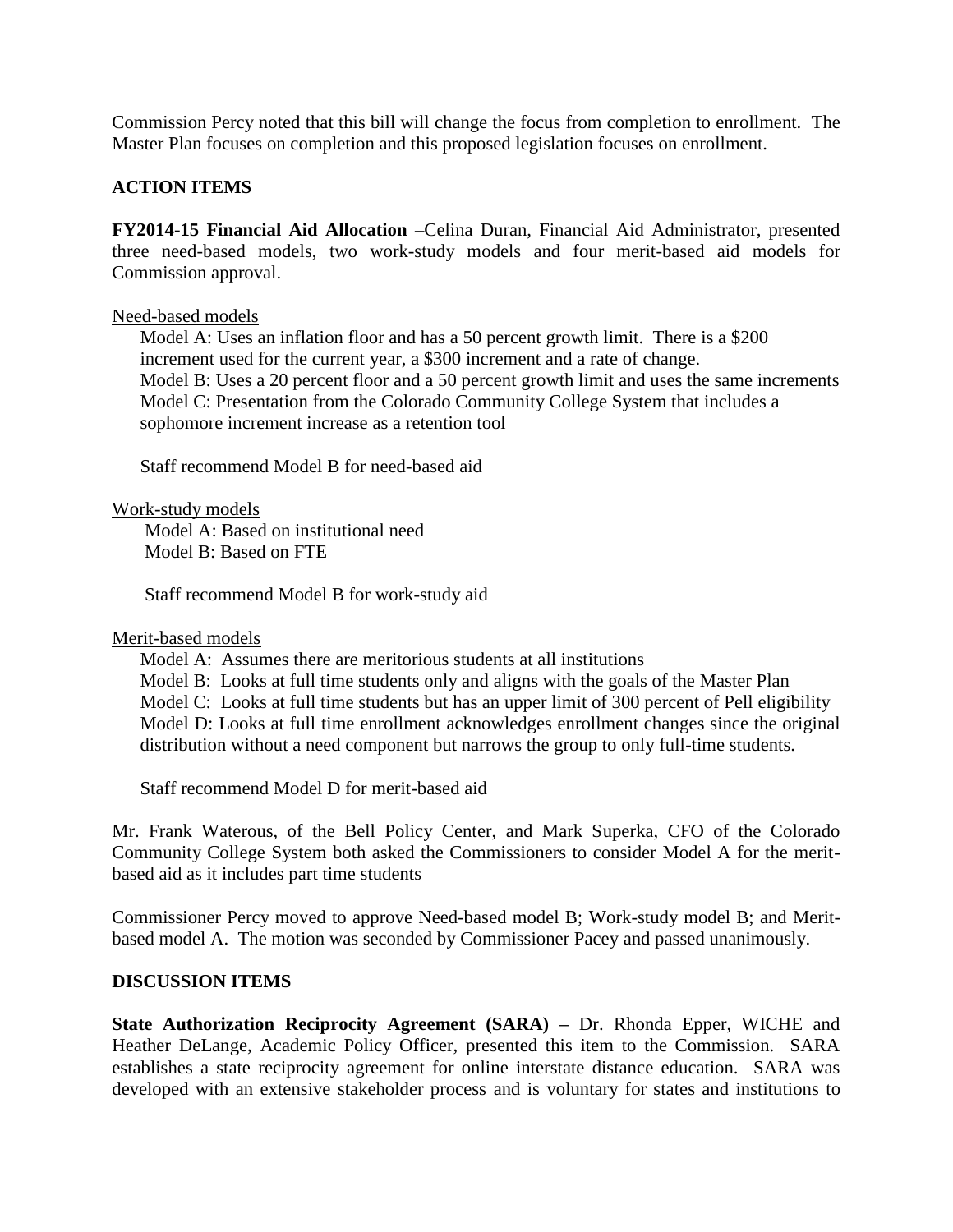participate. SARA requires states to approve their institutions using minimum standards, sets uniform standards and triggers for physical presence. Indiana has joined, North Dakota is forthcoming, 20 other states have introduced legislation to join and five states decided not to require legislation to join. It is possible for Colorado to be an early participant. This item will be brought to the Commission for approval at the April CCHE meeting.

**Revisions to CCHE Policy I, Part T: Student Complaints** – Dr. Ian Macgillivray, Assistant Deputy Director for Academic Affairs, reported that this item is closely related to SARA. He explained that even though participation in SARA is voluntary, the changes to the student complaint policy presented in this item are required for Colorado and the state's institutions to participate in SARA. If the state chooses not to participate in SARA, the changes will have no effect, as the two major changes are requirements having to do with quality in distance training and consumer protection guidelines. This item will be brought to the Commission for approval at the April CCHE meeting.

**Revisions to CCHE Policy I, Part L: Statewide Transfer Policy -** Dr. Ian Macgillivray also presented this item to the Commission. He explained the proposed changes are meant to provide guidance for as many transfer scenarios as possible and to act as a repository for all that is currently understood about transfer in Colorado. Although the policy is complex and lengthy, the Department, the public, the institutions and GE Council will be able to refer to this policy for guidance as well as statutory and historical references. Given that the policy is so complex, the Department developed a one-page appendix for easy education and dissemination. Dr. Macgillivray pointed out two of the changes. The first change points out the difference between transfer of credit and application of credit. Credit will always transfer, but does not always apply to degree requirements. Guaranteed transfer is guaranteed but has limitations. The second change allows students follow transfer guidelines, where as they can have 60 credits of an Associate's apply to a Bachelor's degree.

**Revisions to CCHE Policy I, Part F: Admission Standards Policy –** Tamara White and Michelle Camacho Liu, Colorado Department of Education gave an overview of the new GED assessment and give recommendations on changes to admissions policy based on the new scores.

Michelle Camacho Liu stated that the new GED is offered online only and is aligned with Common Core state standards. There are four content test areas; Reasoning/Language Arts area has been combined with reading/writing) and three score levels: Not Passing, Passing, and Honors. Each content area has own score. The compensatory model has been eliminated. The passing level is the minimum of 150 scores in content area tests. There is not enough data yet to reliably analyze as this just started in January 2014.

Commissioner Garcia asked if the policy recognizes previous year's scores and if there is a phase-in? One of her biggest fears about the new test is that it is only computer-based.

Ms. Lui replied that they will continue to recognize past scores. At this point there isn't a phasein, but they have been impressed with the rigor and stand by the test.